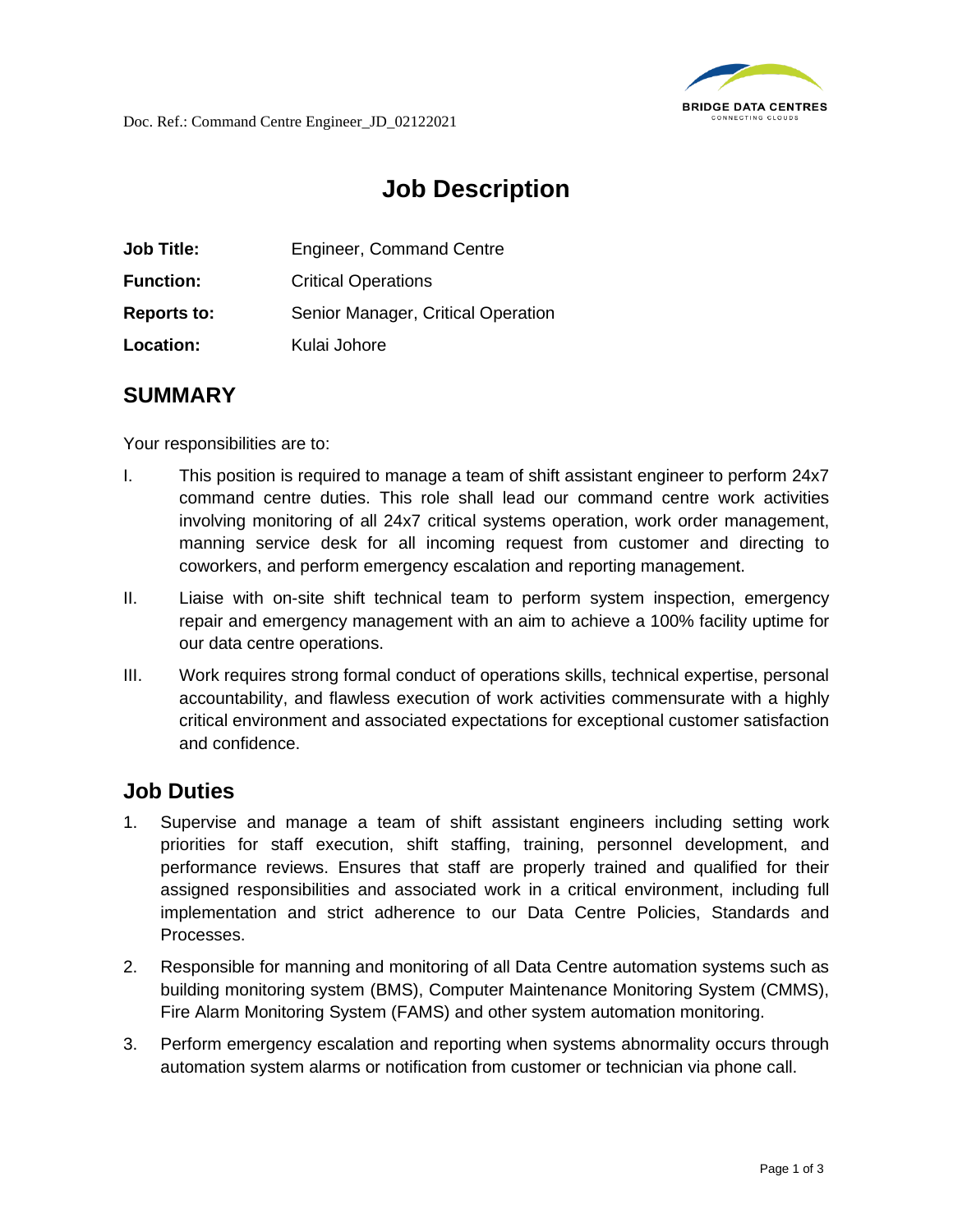

- 4. Manage to ensure customer's service level agreement are in compliance at all time, the SLA covers such as incident escalate to customer within 15 minutes upon reported to monitoring centre, written incident report issue within 24 hours, etc.
- 5. All customer incoming work request shall attend promptly, raise of work order using CMMS to respective function team for execution. Track and issue reminder to ensure work is done on time.
- 6. Assist incident investigation and resolution by preparation of data log download from automation system server.
- 7. Perform proper handover and takeover of daily duties to next shift coworker by clearly indicating all task or work duties to follow-up by next shift coworker this include prepare daily 24x7 shift handover report and work order summary.
- 8. Manning of service desk and provide good customer service for all customer requests. Attend, track and record of all customer request and feedback either via phone call or email.
- 9. Incident escalation to internal staff and customer shall perform within 15 minutes upon occurrence and issue incident notification to customer. Provide interim updates to customer on hourly basis or a timing agreeable to customer.
- 10. Provide incident report details information to Command Centre Engineer and Lead Engineer for preparation of Incident report and ready to issue to customer within 24 hours.
- 11. Implement SOP and EOP processes in accordance of requirement.
- 12. Preparation of historical data log for preparation of customer service report.
- 13. Oversee monthly BMS system maintenance by vendor in command centre.
- 14. Other ad hoc duties assign by Command Centre Engineer or Lead Engineer from time to time.
- 15. Must willing to operates after office hours and public holiday, 24 x 7 available on-call. Under emergency situation return to Data Centre to conduct to assist in fault investigation.

## **REQUIREMENTS**

- Proficient in English through all mediums of communication. Ability to write incident notification report. Ability to converse in Mandarin has an advantage.
- Some knowledge of all laws that govern building management and maintenance, including building safety, emergency evacuation and environment protection.